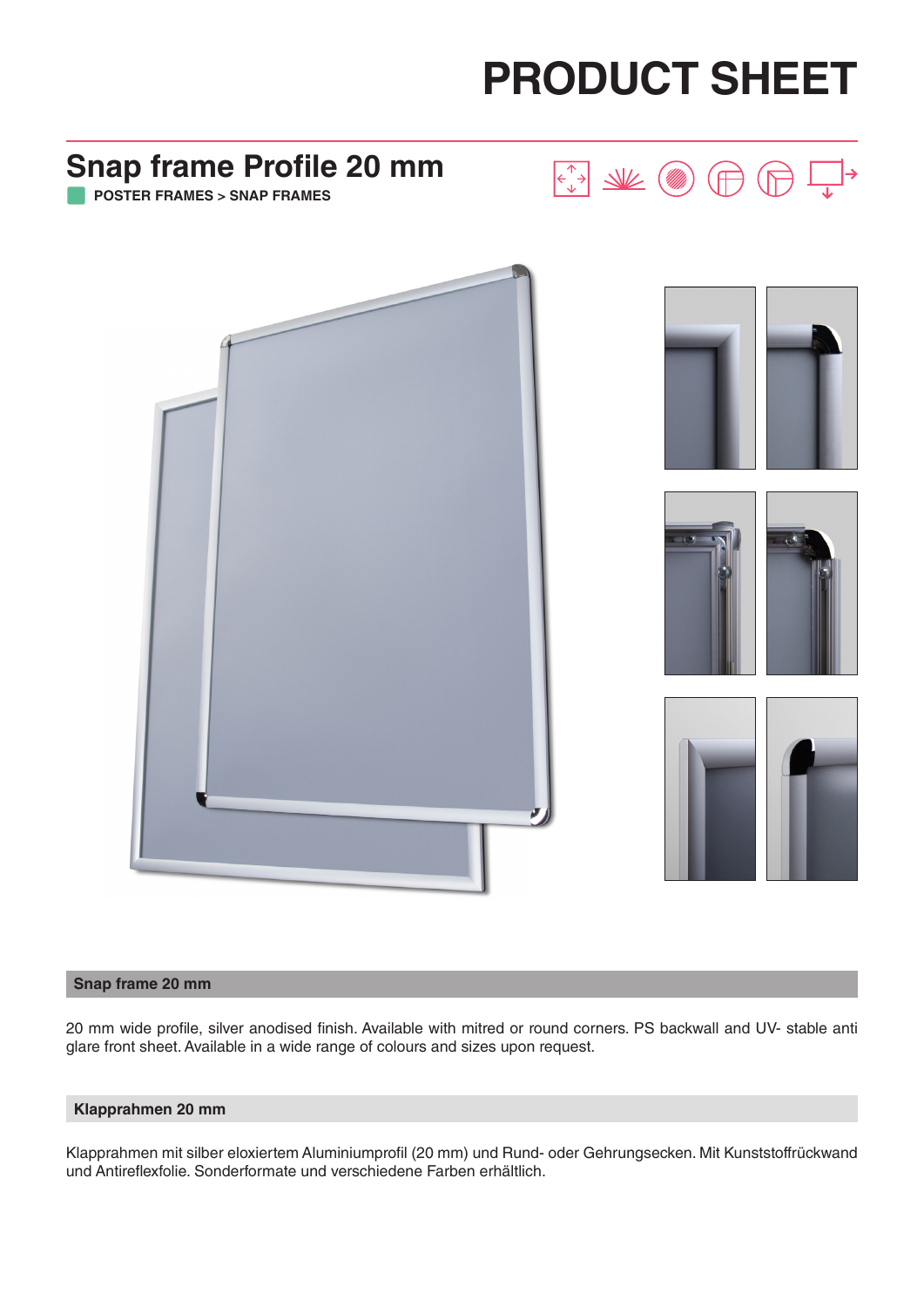### **Snap frame Profile 20 mm / mitred corner**

**POSTER FRAMES > SNAP FRAMES**

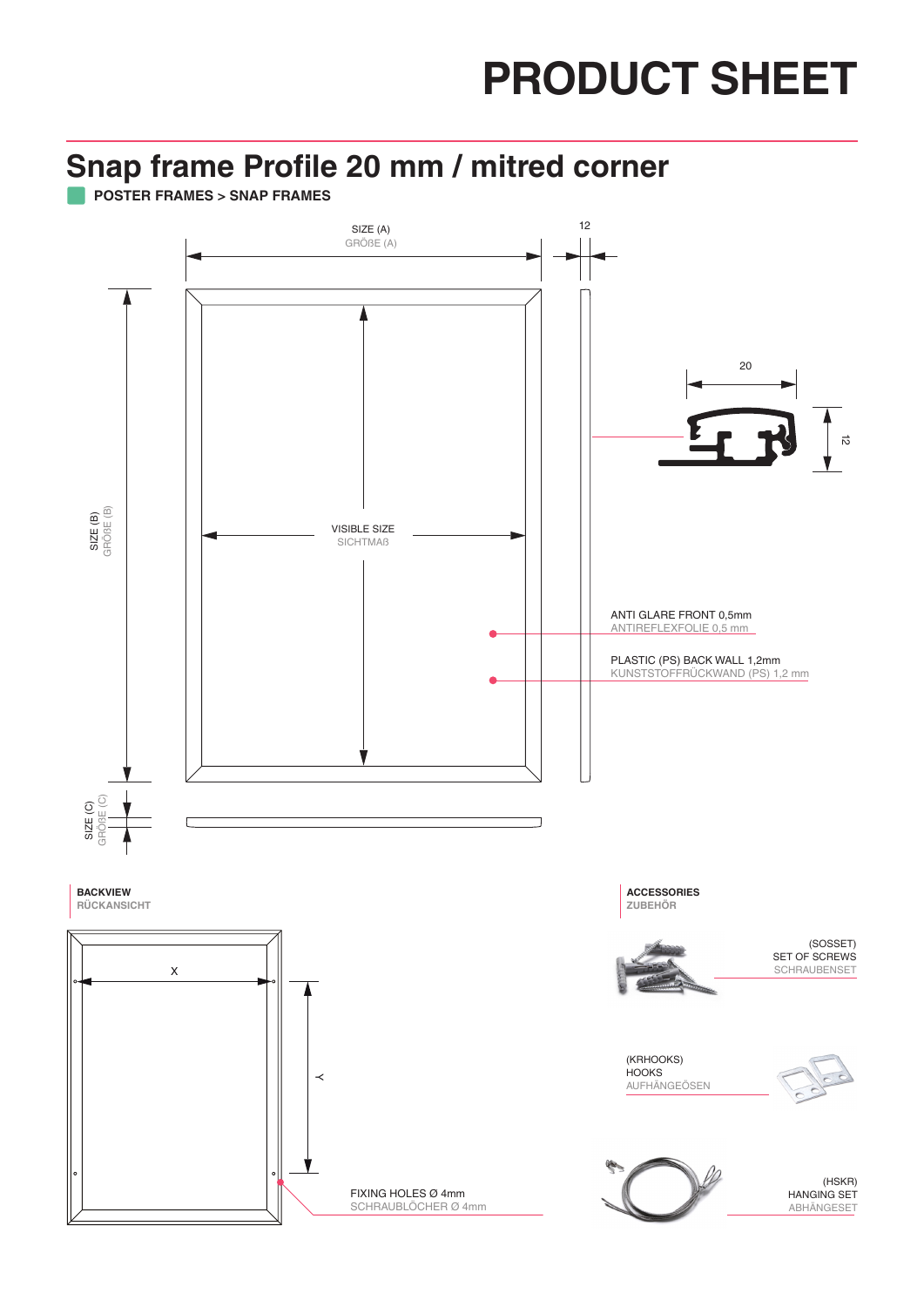### **Snap frame Profile 20 mm / mitred corner**

**POSTER FRAMES > SNAP FRAMES**

| ARTICLE CODE       | EAN / GTIN    | <b>POSTER SIZE</b>  | <b>VISIBLE SIZE</b> | <b>SIZE</b><br>$(A \times B \times C)$  | <b>NET</b><br><b>WEIGHT</b>    | <b>HOLES PITCH</b><br>$(X \times Y)$ |
|--------------------|---------------|---------------------|---------------------|-----------------------------------------|--------------------------------|--------------------------------------|
| <b>ARTIKELCODE</b> | EAN / GTIN    | <b>PLAKATFORMAT</b> | <b>SICHTMAB</b>     | <b>GRÖßE</b><br>$(A \times B \times C)$ | <b>NETTO</b><br><b>GEWICHT</b> | <b>LOCHABSTAND</b><br>$(X \times Y)$ |
| KRA5G20            | 8595578300239 | 148 x 210 mm (A5)   | 138 x 200 mm        | 178 x 240 x 12 mm                       | $0,34$ kg                      | $159 \times 0$ mm                    |
| KRA4G20            | 8595578300246 | 210 x 297 mm (A4)   | 200 x 287 mm        | 240 x 327 x 12 mm                       | $0,46$ kg                      | 221 x 119 mm                         |
| KRA3G20            | 8595578300253 | 297 x 420 mm (A3)   | 287 x 410 mm        | 327 x 450 x 12 mm                       | $0,66$ kg                      | 308 x 242 mm                         |
| KRA2G20            | 8595578300260 | 420 x 594 mm (A2)   | 410 x 584 mm        | 450 x 624 x 12 mm                       | 1,01 kg                        | 431 x 336 mm                         |
| KRA1G20            | 8595578300277 | 594 x 841 mm (A1)   | 584 x 831 mm        | 624 x 871 x 12 mm                       | 1,65 kg                        | 605 x 583 mm                         |
| KR50x70G20         | 8595578300284 | 500 x 700 mm        | 490 x 690 mm        | 530 x 730 x 12 mm                       | 1,32 kg                        | 511 x 442 mm                         |
| KR70x100G20        | 8595578348453 | 700 x 1000 mm       | 690 x 990 mm        | 730 x 1030 x 12 mm                      | 2,19 kg                        | 711 x 742 mm                         |

| <b>ARTICLE CODE</b> | <b>PACKING</b><br><b>SIZE</b>       | <b>PACKING</b><br><b>WEIGHT</b>   | <b>PCS / PALLET</b>   | <b>WEIGHT</b><br>OF PALLET  | <b>VOLUMETRIC</b><br><b>WEIGHT</b> | <b>BELT SIZE</b> | <b>SHIPPING</b>   |
|---------------------|-------------------------------------|-----------------------------------|-----------------------|-----------------------------|------------------------------------|------------------|-------------------|
| <b>ARTIKELCODE</b>  | <b>VERPACKUNGS-</b><br><b>GRÖßE</b> | <b>VERSAND-</b><br><b>GEWICHT</b> | <b>STCK / PALETTE</b> | PALETTEN-<br><b>GEWICHT</b> | <b>VOLUMEN-</b><br><b>GEWICHT</b>  | <b>GURTMAß</b>   | <b>VERSANDART</b> |
| KRA5G20             | 205 x 300 x 230 mm <sup>*</sup>     | 3,50 kg*                          | 1200                  | 440 kg                      | 2,83 kg                            | 1170 mm          | <b>UPS</b>        |
| KRA4G20             | 250 x 337 x 20 mm                   | $0,58$ kg                         | 800                   | 484 kg                      | 0,35 kg                            | 877 mm           | <b>UPS</b>        |
| KRA3G20             | 337 x 460 x 20 mm                   | 0,87 kg                           | 508                   | 462 kg                      | $0.62$ kg                          | 1174 mm          | <b>UPS</b>        |
| KRA2G20             | 460 x 634 x 20 mm                   | 1,39 kg                           | 250                   | 368 kg                      | 1,17 kg                            | 1594 mm          | <b>UPS</b>        |
| KRA1G20             | 634 x 881 x 20 mm                   | 2,28 kg                           | 100                   | 248 kg                      | 2,23 kg                            | 2189 mm          | <b>UPS</b>        |
| KR50x70G20          | 540 x 740 x 20 mm                   | 1,72 kg                           | 194                   | 354 kg                      | 1,60 kg                            | 1860 mm          | <b>UPS</b>        |
| KR70x100G20         | 740 x 1040 x 20 mm                  | 3,08 kg                           | 100                   | 328 kg                      | 3,06 kg                            | 2554 mm          | <b>UPS</b>        |

\* 10 pcs in box / 10 Stück in Packung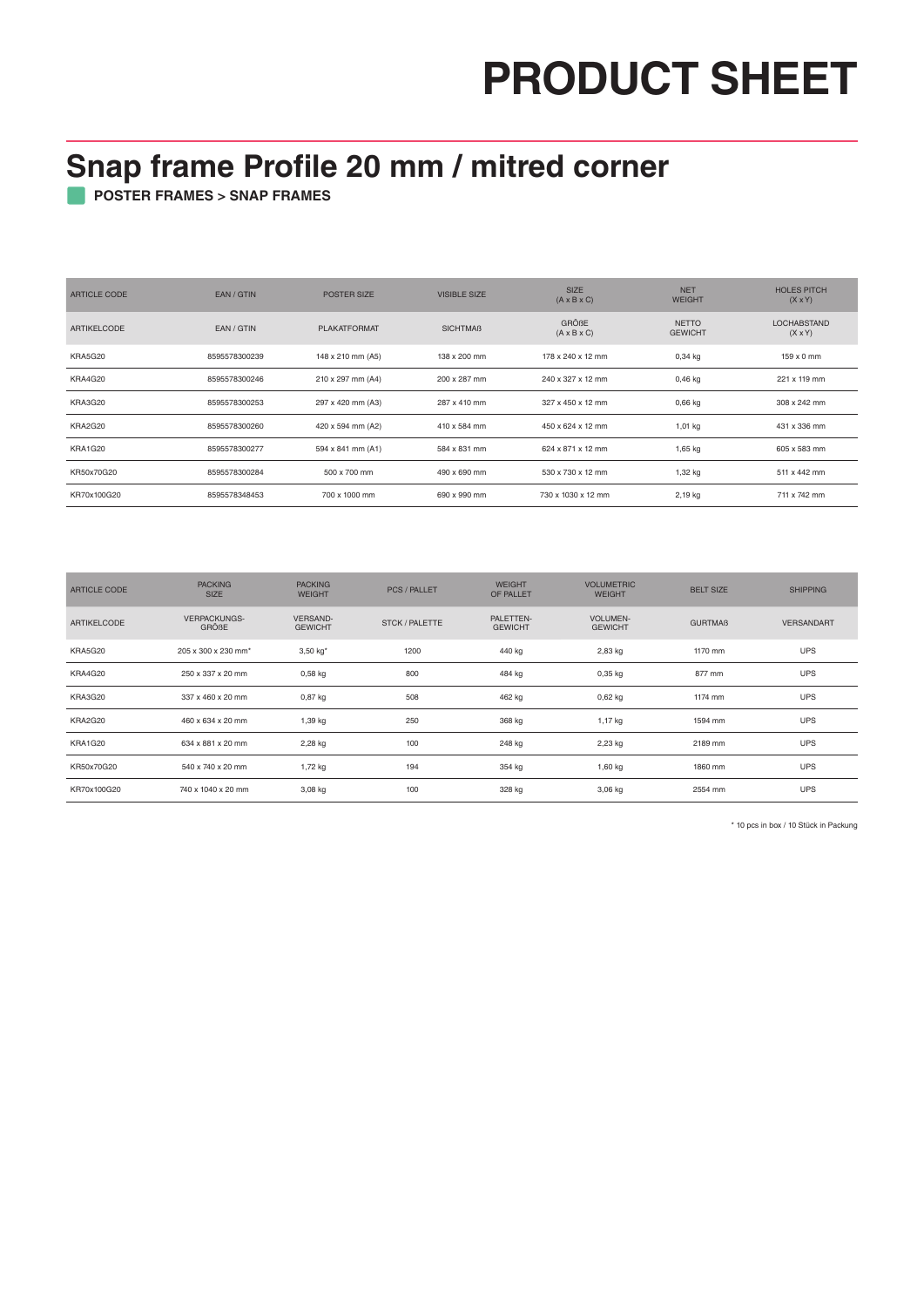### **Snap frame Profile 20 mm / rondo corner**

**POSTER FRAMES > SNAP FRAMES**